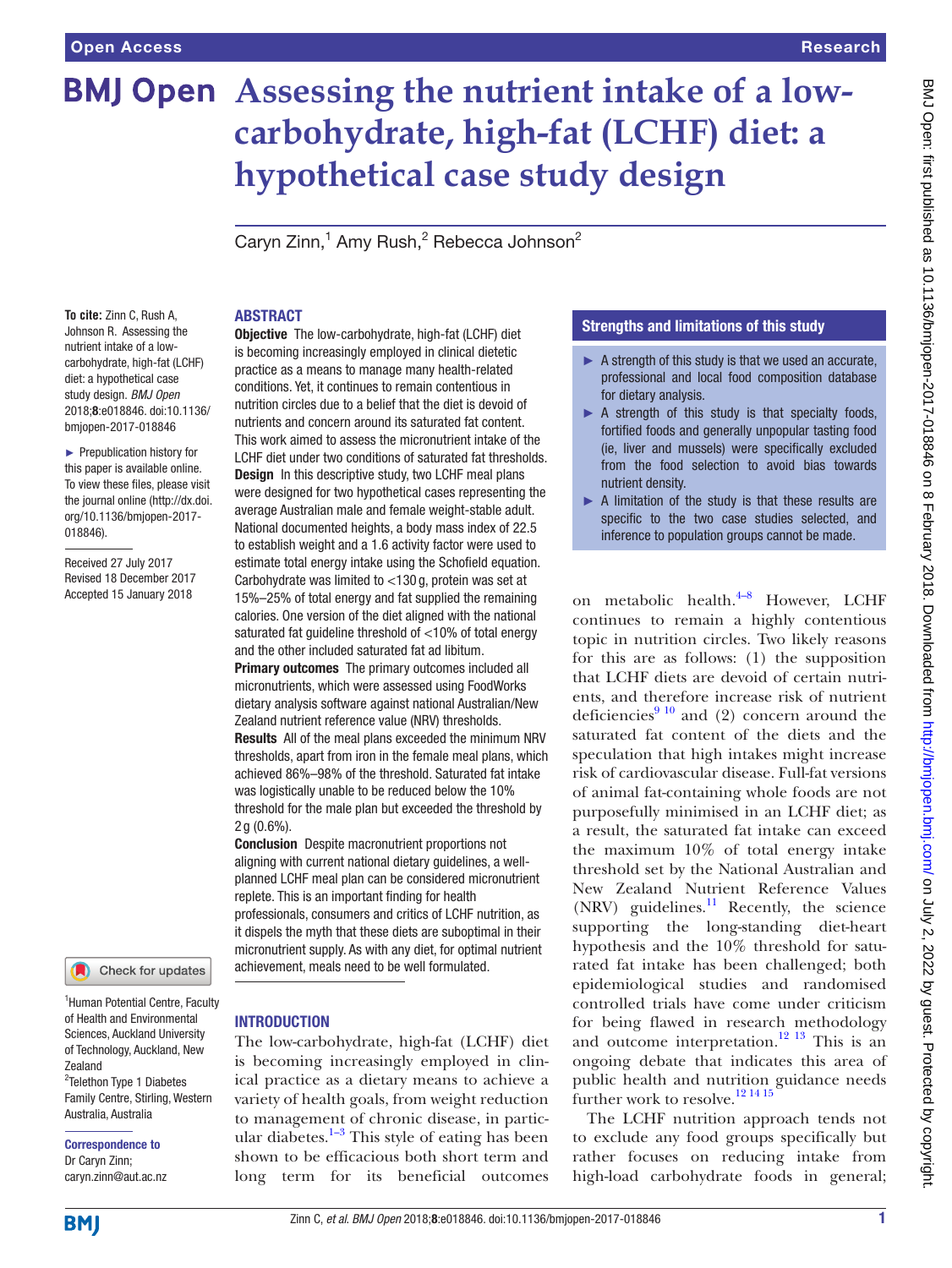and when carbohydrate is eaten, whole-food sources are preferred to processed ones. In contrast, vegetarian and vegan diets are styles of eating that do exclude several food groups that contain vital micronutrients. Recently, a lacto-ovo vegetarian diet has been shown to be nutrient replete, if well planned using an array of non-animal sources containing these potentially missing nutrients.[16](#page-6-4) However, a traditional vegan diet is deficient in vitamin  $B_{12}$ , as this vitamin is derived only from foods of animal origin; it is also low in the fat-soluble vitamins A and D, with consumption of fortified foods and supple-mentation necessary for their repletion.<sup>[17 18](#page-6-5)</sup> Despite the known nutrient deficiency risks that arise with vegan and some vegetarian eating styles, national and international nutrition organisations are not dissuasive of these diets; nutrition professionals merely address any dietary issues in clinical practice.<sup>19 20</sup> By contrast, carbohydrate-restricted diets are still frowned on by many dietitians and associated national organisations, $^{10}$  $^{10}$  $^{10}$  despite their endorsement by some organisations such as the Commonwealth Scientific and Industrial Research Organisation.<sup>21</sup> This study aimed to assess the micronutrient thresholds of two versions of the LCHF diet against national NRV thresholds, as set by the Australian National Health and Medical Research Council (NHMRC) and New Zealand Ministry of Health  $(MOH)^{11}$  $(MOH)^{11}$  $(MOH)^{11}$  under two conditions of saturated fat thresholds.

#### **METHODS**

In this descriptive study, we designed two LCHF meal plans for each of two hypothetical case studies representing the average Australian male and female as closely as possible. Using the body mass index (BMI) equation, BMI=(weight-kg)/(height-m×height-m), we inputted national average heights recorded by the Australian Bureau of Statistics 2011–2013 for male and female adults $^{22}$  and used the midpoint for a healthy range BMI of 22.5 to calculate body weight. To estimate total energy expenditure, we used the Schofield equation, $23$  where weight and height variables and an activity factor of 1.6 (light level) were inputted. The adult age range category of 19–50 years was selected from the Australian NHMRC and New Zealand MOH set of categories.<sup>11</sup> We used computer analysis software FoodWorks Professional V.8 (Xyris software), which uses an Australian and New Zealand food database. The only NRV that varies within this age category is magnesium, which is slightly higher, for both males and females in the 35–50 years age subcategory than in the 19–35year age subcategory; this was accounted for in the analysis. Total energy intake would likely change within the age groups and was accounted for in the analysis by ensuring that energy intake was met within 95% of requirements for both a 25-year-old and a 45-year-old male and female, respectively. We assumed weight stability and matched the energy intake with the calculated energy expenditure.

For the macronutrient thresholds, we selected a value of carbohydrate that aligned with the 'low carbohydrate' definition as per Feinman and colleagues,<sup>24</sup>that is, <130g per day (or <26% of total energy). The protein threshold was calculated based on the upper limit of the acceptable macronutrient distribution range (AMDR) as per the Australian NHMRC and New Zealand MOH guidelines (ie,  $25\%$  of total energy intake).<sup>11</sup> Fat was set as the remaining calories. The two sample meal plans differed only by saturated fat content, which was set at the threshold of 10% or less of total energy intake. All micronutrients were required to achieve at least 100% of the NRVs. The NRVs are a set of recommendations for nutritional intake based on currently available scientific knowledge. NRVs include recommended dietary intakes (RDIs), a term used to represent the average daily micronutrient level sufficient to meet the requirements of almost all (97%–98%) healthy individuals of a certain gender and life stage, and adequate intakes (AIs), where the nutrient intake level is based on observed or experimentally determined nutrient estimates of apparently healthy people and are assumed to be adequate.<sup>11</sup> Where the RDI value was not available, the AI value was used. [Table](#page-2-0) 1 presents the demographic data used for the case studies.

We created two different meal plans for the purpose of ensuring variety in food options, using the same macronutrient and micronutrient thresholds and targets for both sets of plans. For each sample meal plan, the male and female versions differ only by portion sizes to align with personalised energy requirements. For the dual purpose of preventing duplication in [table](#page-3-0) 2 and wanting to illustrate dietary variety, we have elected to present meal plan sample 1 for females and meal plan sample 2 for males, along with their corresponding diets with saturated fat limits. All meals have been developed with a wholefood principle (ie, using foods that have been minimally processed) as a foundation. We also opted to include foods that we considered to be, generally, popular and acceptable, rather than any specialty or unusual food that would demand an acquired taste.

### **RESULTS**

Tables [2 and 3](#page-3-0) present the LCHF sample meal plans for females and males, and the nutrient analysis of the meal plans, respectively, with their corresponding plans aligning with the saturated fat threshold of  $\langle 10\% \rangle$  total energy.

Both of the meal plans successfully exceeded the NRV thresholds for all nutrients apart from two instances. The first was iron intake in females, the two meal plans achieving 86%–98% of the RDI threshold value for this mineral. The second instance was an inability to meet the <10% of total energy intake saturated fat threshold in males (meal plan 2 only). In this plan, saturated fat amounted to 10.6% of total energy, exceeding the threshold by  $0.6\%$  (or  $2g$ ).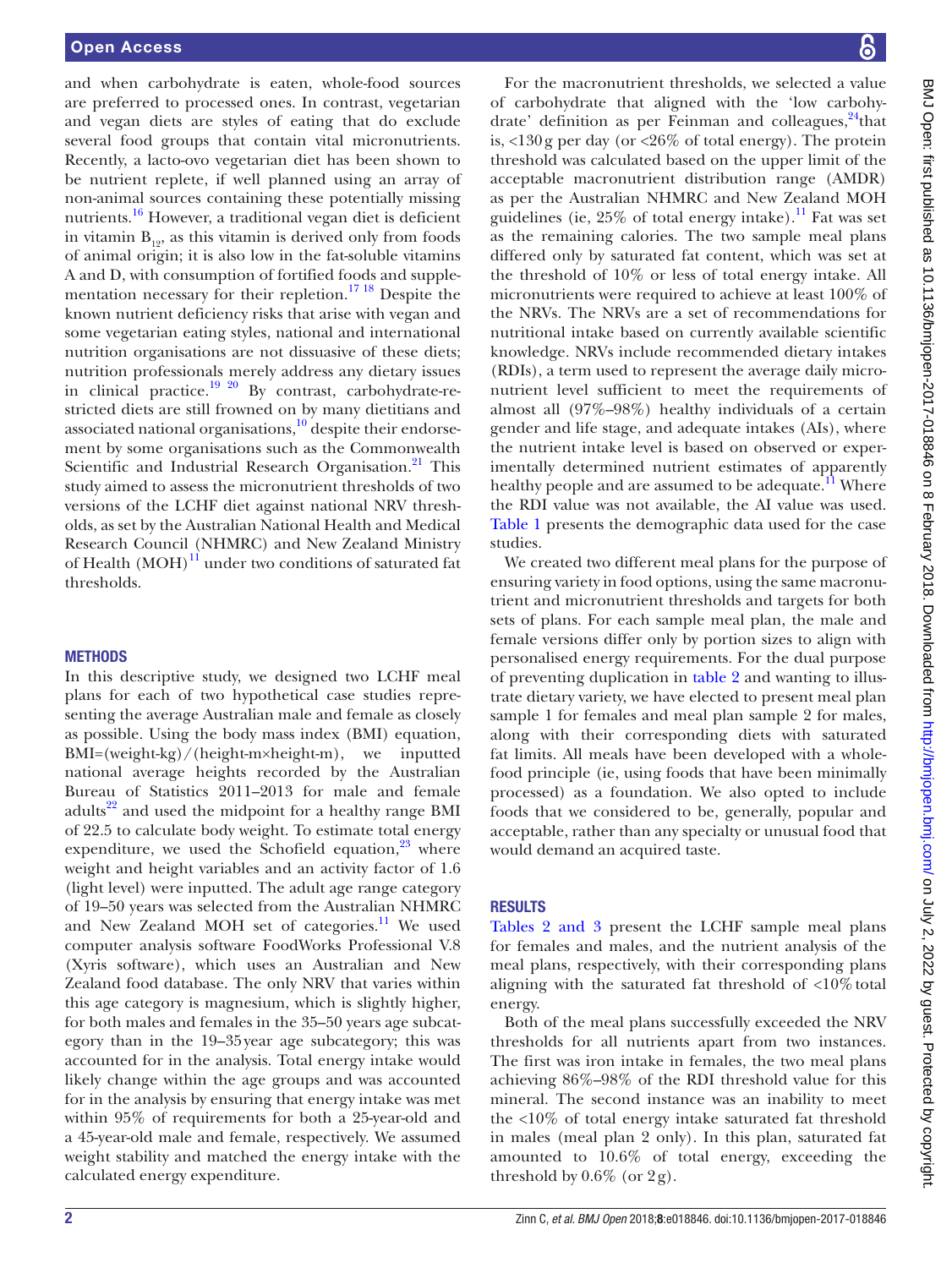|        | Table 1 Case study demographics                                  |                                           |                          |               |               |                            |            |                                    |
|--------|------------------------------------------------------------------|-------------------------------------------|--------------------------|---------------|---------------|----------------------------|------------|------------------------------------|
|        |                                                                  | Age range(years) height (cm)<br>Reference | weight (kg)<br>Reference | PAL           | Energy (kcal) | Carbohydrate(g) 25% TE (g) | Protein UL | fat 10% TE (g)<br><b>Saturated</b> |
| Vlale  | $19 - 50$                                                        | 175                                       | $63 - 71$                | $\frac{6}{1}$ | 2820          | 65                         | 165.4      | 30.5                               |
| Female | $19 - 50$                                                        | 162                                       | 56.3                     | $\frac{6}{1}$ | 2203          | 65                         | 129.4      | 23.8                               |
|        | PAL, physical activity level; TE, total energy; UL, upper limit. |                                           |                          |               |               |                            |            |                                    |

# **DISCUSSION**

Overall, the LCHF meal plans successfully achieved almost all of the NRV thresholds. There are several important points about iron that warrant discussion. First, in our meal plan development, we specifically selected whole, unprocessed foods that were not fortified with nutrients, such as iron. We also decided to purposely exclude liver and mussels from these plans, despite their rich nutrient density, as we are aware that these foods may not be considered appealing for the majority of the popu lation. However, it is worthwhile noting that the addition of a small amount of chicken liver (ie, 5g and 25g or 1–4 mussels, in meal plans 1 and 2, respectively) would have resulted in the RDI being met for iron. Our strategy differs somewhat to the work of Reid *et al*, who, knowing iron is a nutrient of concern for vegetarians, intentionally incorporated iron-fortified foods in their vegetarian meal plans. Hence, they were able to meet iron requirements, apart from during pregnancy, where the RDI is higher. $16$ 

Second, iron bioavailability is affected by dietary compo sition and iron status, two aspects that are not considered comprehensively in RDI threshold generation. For industrialised countries, like Australia and New Zealand, a mean iron bioavailability factor is used to generate the iron RDI for all population groups, irrespective of dietary composition.[25](#page-6-12) Iron bioavailability is reduced by phytates, found predominantly in wholegrains, such as breads and cereals.<sup>25</sup> Other compounds that reduce bioavailability are polyphenols and oxalates, and while found in vegetables and fruit, are also present in wholegrains. The LCHF diet is typically very low (or devoid) in grains, which could mean higher iron bioavailability for those consuming such a diet. This, along with other factors that influence nutrient status, plus the natural variation in food intake raises caution about the use of the RDI threshold alone to assess an individual's diet at a glimpse. While not presented in this work, our nutrient analysis work on isocaloric diets aligning with the Australian NHMRC and New Zealand MOH guidelines also indicate a failure to meet the RDI threshold for iron. As such, while the LCHF diet is often targeted for being inadequate, using NRVs as a dietary adequacy tool, one can assume a similar inade quacy for iron under mainstream dietary guidance using unfortified foods where possible. It is worthwhile to note that this point can also be applied to other micronutri ents, in that it is unlikely that any diet will achieve over 100% of the NRV thresholds each day; hence the reason why dietitians encourage the consumption of a varied diet.

<span id="page-2-0"></span>In the instance where the saturated fat threshold of<10% of total energy was not met in one of the male meal plans, comprehensive dietary manipulation of this meal plan for the specific purpose of meeting this target was attempted. To achieve carbohydrate and protein targets, the only way to achieve the energy requirements with a  $<$ 10% saturated fat threshold was to add an alcoholic beverage into the meal plan, as it is the only food item that provides energy without any other macronutrient. We viewed this as being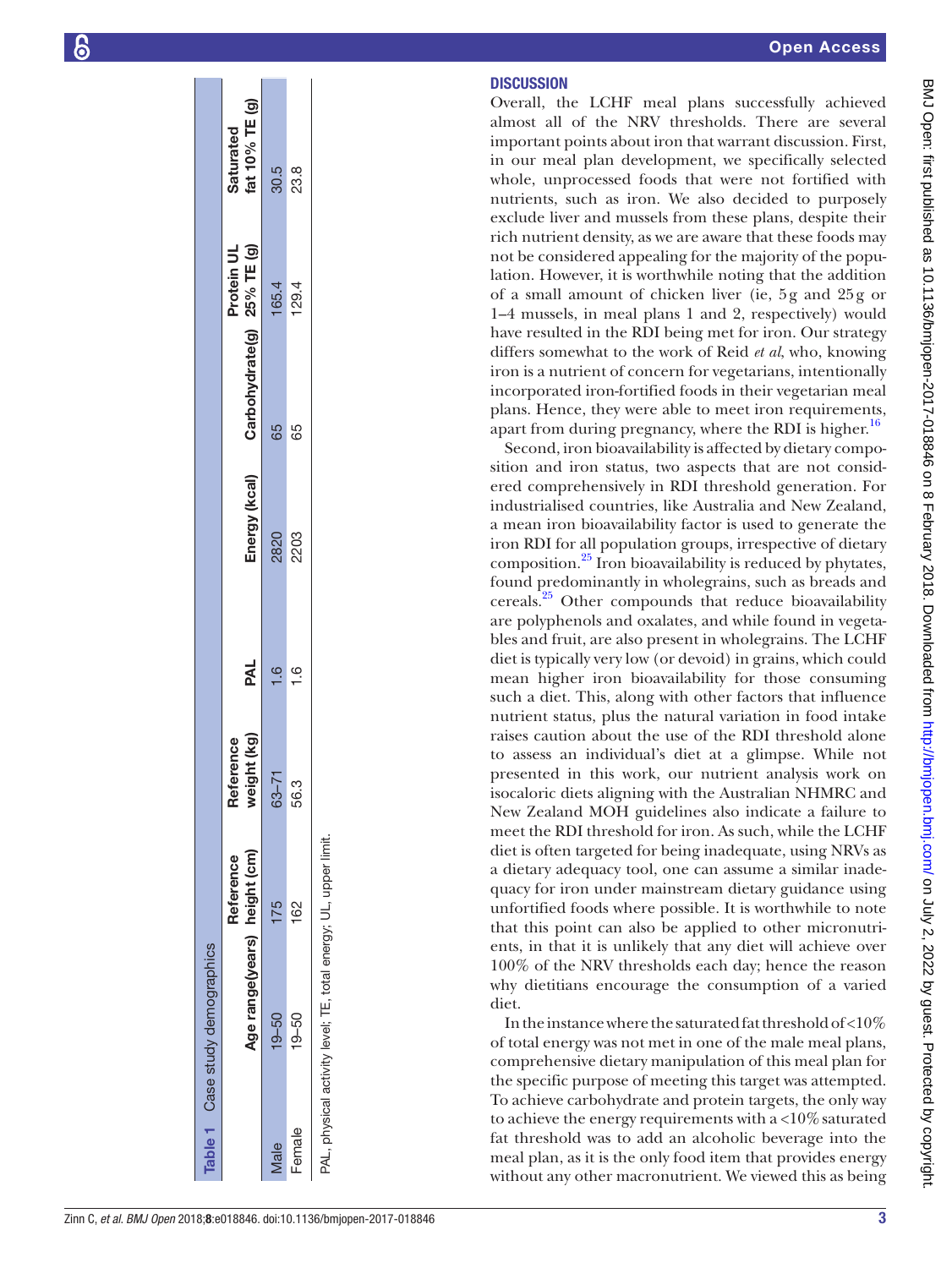#### <span id="page-3-0"></span>Table 2 LCHF sample meal plans

| <b>LCHF</b> meal plan 1 (females)                                                                                                                                                                                            | <b>LCHF</b> meal plan 1 (females)<br>(saturated fat <10% TE)                                                                                                                                                                                                                                                                           | LCHF meal plan 2 (males)                                                                                                                                 | <b>LCHF</b> meal plan 2 (males)<br>(saturated fat <10% TE)                                                                                                                                                                                                              |
|------------------------------------------------------------------------------------------------------------------------------------------------------------------------------------------------------------------------------|----------------------------------------------------------------------------------------------------------------------------------------------------------------------------------------------------------------------------------------------------------------------------------------------------------------------------------------|----------------------------------------------------------------------------------------------------------------------------------------------------------|-------------------------------------------------------------------------------------------------------------------------------------------------------------------------------------------------------------------------------------------------------------------------|
| <b>Breakfast</b><br>3/4 cup frozen mixed berries,<br>150 g plain, unsweetened,<br>full-fat yoghurt, 2 T each<br>3 macadamia nuts, 2 Brazil<br>nuts, 6 almonds                                                                | <b>Breakfast</b><br>3/4 cup frozen mixed berries,<br>150g plain, unsweetened<br>low-fat yoghurt, 2 T each<br>sunflower and pumpkin seeds, sunflower and pumpkin seeds,<br>3 macadamia nuts, 2 Brazil<br>nuts, 6 almonds                                                                                                                | <b>Breakfast</b><br>Omelette:<br>tomato, 1 cup baby spinach,<br>cooked in 2 tsp butter<br>Coffee made with 200 mL full-<br>fat milk                      | <b>Breakfast</b><br>Omelette:<br>3 eggs, 60 g mushrooms, 100 g 3 eggs, 60 g mushrooms, 100 g<br>tomato, 1 cup baby spinach,<br>cooked in 3 tsp olive oil<br>Coffee made with 200 mL low-<br>fat milk                                                                    |
| Lunch<br>Tuna salad:<br>95 g tin tuna, canned in brine<br>(drained), 1 cup baby spinach<br>leaves, 60 g English cucumber,<br>5 cherry tomatoes, 30 g<br>cheddar cheese, 2 T linseeds,                                        | Lunch<br>Tuna salad:<br>95 g tin tuna, canned in brine<br>(drained), 1 cup baby spinach<br>leaves, 60 g English cucumber,<br>5 cherry tomatoes, 30 g low fat tomatoes, half large avocado,<br>cottage cheese, 2 T linseeds,<br>1 tsp basil pesto, 3 tsp olive oil 10 green olives, 5 tsp avocado parmesan cheese, 2 T olive oil<br>oil | Lunch<br>Beef salad:<br>120g eye fillet, 1 cup spinach<br>leaves, half red capsicum, 60 g<br>English cucumber, 5 cherry<br>5 walnuts, 1 T linseeds, 30 g | Lunch<br>Beef salad:<br>150g eye fillet, 1 cup spinach<br>leaves, half red capsicum, 60 g<br>English cucumber, 5 cherry<br>tomatoes, half large avocado,<br>3 T sunflower seeds, 12 green<br>olives, 30g low fat cottage<br>cheese, 2 T olive oil, 2 tsp<br>avocado oil |
| <b>Dinner</b><br>150 g sirloin steak, fat not<br>trimmed, grilled, roasted<br>vegetables: 8 florets<br>cauliflower, 1 medium-sized<br>beetroot, 1 medium courgette,<br>1 medium carrot, coated in 2 T olive oil<br>olive oil | <b>Dinner</b><br>150g beef eye fillet, grilled,<br>roasted vegetables: 8 florets<br>cauliflower, 1 medium-sized<br>beetroot, 1 medium courgette,<br>1 medium carrot, coated in 2 T                                                                                                                                                     | <b>Dinner</b><br>130g grilled salmon, 100g<br>green beans, 150 g broccoli,<br>200 g grilled pumpkin, half cup<br>peas, 1 T olive oil                     | <b>Dinner</b><br>150g grilled salmon, 100g<br>green beans, 150g broccoli,<br>200 g grilled pumpkin, half cup<br>peas, 1 T olive oil                                                                                                                                     |
| <b>Snacks</b><br>10 medium strawberries<br>3 T pistachio nuts<br>Coffee made with 200 mL full-<br>fat milk                                                                                                                   | Snacks<br>10 medium strawberries<br>3 T pistachio nuts<br>100g low fat plain,<br>unsweetened yoghurt<br>Coffee made with 200 mL low-<br>fat milk                                                                                                                                                                                       | Snacks<br>20 macadamia nuts<br>Smoothie made with 200 mL<br>full-fat milk, 10 medium<br>strawberries, crushed nuts<br>(20 g almonds, 2 T linseeds)       | <b>Snacks</b><br>20 macadamia nuts<br>Smoothie made with 200 mL<br>low-fat milk, 10 medium<br>strawberries, crushed<br>nuts (20 g almonds, 2 T<br>linseeds, 100 g low-fat plain,<br>unsweetened yoghurt)                                                                |

LCHF, low-carbohydrate, high-fat diet; TE, total energy; T, tablespoon; tsp, teaspoon.

somewhat futile so decided against this option. It is also important to note that during this dietary manipulation exercise, to reduce the saturated fat contribution, once all the relevant animal foods were altered to low-fat or non-fat versions (ie, dairy products and meats) and coconut products were removed, the saturated fat content still slightly exceeded the 10% threshold by 0.6%. It was only when we reduced the amount of avocados, certain seeds, olive oil and macadamia nuts, that is, foods that contain predominantly unsaturated fats, did the thresholds align. In New Zealand and Australia, saturated fat guidelines exist in the form of a percentage of total energy threshold, and it is not known whether the public health caution for saturated fat relates to an absolute amount consumed in grams or is relative to total energy only, suggesting that as a guideline it is rather arbitrary.

There are three other nutrient components that warrant discussion in the context of LCHF diets: B vitamins and fibre, protein and essential fatty acids.

# B vitamins and fibre

The LCHF diet is frequently criticised for being deficient in B vitamins in particular vitamin  $\mathbf{B}_{\text{1}}$  or thiamin and fibre, two key components of grain-based foods. We have demonstrated that these meal plans do indeed meet the RDI threshold for thiamin due to the incorporation of alternative, every day thiamin-rich foods such as animal protein, nuts and seeds and several green vegetables. Despite RDIs met for thiamin, one could call into question the minimum threshold of thiamin required in an LCHF context. A key function of thiamin is the metabolism of carbohydrate<sup>26</sup>; it could be speculated that with a reduced intake of carbohydrate, less thiamin is required. However, considering that in the absence of exogenous carbohydrate, glucose is still made internally through gluconeogenic precursors, research is warranted to determine whether this theory holds any truth. We also demonstrate that the AIs for fibre are surpassed in all of these meal plans, and while devoid of wholegrains, fibre, both soluble and insoluble, can be easily derived from vegetables, some fruit, nuts and seeds.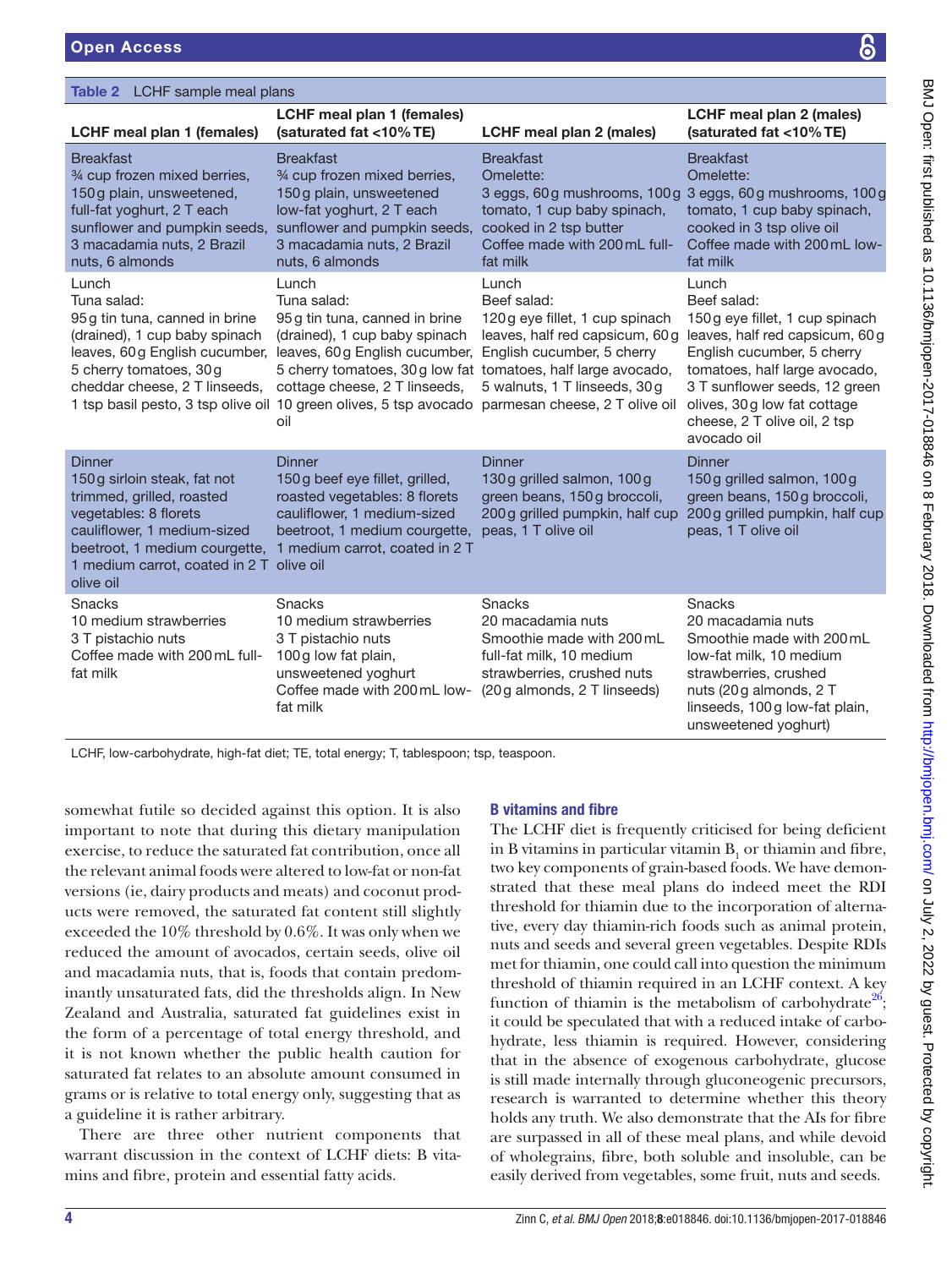| Table 3 Nutrient analysis of LCHF meal plans     |                   |                                       |                          |                 |                                       |                          |  |
|--------------------------------------------------|-------------------|---------------------------------------|--------------------------|-----------------|---------------------------------------|--------------------------|--|
|                                                  | Female meal plans |                                       |                          | Male meal plans |                                       |                          |  |
| <b>Nutrient</b>                                  | Meal plan 1       | Meal plan 1 (saturated<br>fat<10% TE) | NRV/goal                 | Meal plan 2     | Meal plan 2 (saturated<br>fat<10% TE) | NRV/goal                 |  |
| Energy (calories)                                | 2145              | 2053                                  | 2203                     | 2675            | 2758                                  | 2820                     |  |
| Carbohydrate (g)<br>% TE                         | 61<br>11          | 67<br>13                              | 248-358<br>$45 - 65$     | 66<br>10        | 69<br>10                              | 303-439<br>$45 - 65$     |  |
| Protein (g)<br>% TE                              | 115<br>22         | 135<br>26                             | 83-138<br>$15 - 25$      | 149<br>22       | 164<br>24                             | 106-176<br>$15 - 25$     |  |
| Fat (g)<br>% TE                                  | 153<br>63         | 129<br>57                             | $49 - 86$<br>$20 - 35$   | 194<br>65       | 195<br>64                             | 63-110<br>$20 - 35$      |  |
| Saturated fat (g)<br>%TE                         | 40<br>28          | 21<br>9.6                             | 24<br>10                 | 46<br>15        | 33<br>10.6                            | 31<br>10                 |  |
| Trans fats (g)<br>% TE                           | 2.2<br>0.9        | 0.7<br>0.3                            | 2.4<br>$<1\%$ *          | 1.4<br>0.4      | 0.8<br>0.3                            | $<$ 3g<br>$< 1\%$ *      |  |
| MUFA (g)<br>% total fat                          | 75<br>53          | 71<br>59                              |                          | 101<br>56       | 117<br>65                             |                          |  |
| PUFA (g)<br>% total fat                          | 27<br>19          | 28<br>23                              | $\overline{\phantom{0}}$ | 32<br>18        | 31<br>17                              | $\overline{\phantom{0}}$ |  |
| Linoleic acid (O6 PUFA) (g)                      | 20.4              | 18.6                                  | 8†                       | 19.1            | 18.5                                  | 13 <sub>†</sub>          |  |
| Alpha-linoleic acid<br>$(omega-3$ PUFA $)$ $(q)$ | 5.8               | 5.5                                   | $0.8 +$                  | 9.3             | 6.2                                   | 1.3 <sub>†</sub>         |  |
| Omega-6:omega-3 ratio                            | 3.5               | 3.4                                   | 10                       | 2.1             | 3.0                                   | 10                       |  |
| Fibre (g)                                        | 38                | 39                                    | 25 <sup>†</sup>          | 45              | 44                                    | 30 <sub>†</sub>          |  |
| Thiamin (mg)                                     | 1.4               | 1.4                                   | 1.1                      | 1.6             | 1.8                                   | 1.2                      |  |
| Riboflavin (mg)                                  | 2.4               | 2.4                                   | 1.1                      | 3.3             | 3.5                                   | 1.3                      |  |
| Niacin (mg)                                      | 23.4              | 18.8                                  | 14                       | 16.2            | 17.5                                  | 16                       |  |
| Vitamin C (mg)                                   | 371               | 370                                   | 45                       | 394             | 398                                   | 45                       |  |
| Vitamin A (µg)                                   | 2247              | 2095                                  | 700                      | 2374            | 2047                                  | 900                      |  |
| Vitamin E (mg)                                   | 23                | 22                                    | 7†                       | 32              | 41                                    | 10 <sub>†</sub>          |  |
| Vitamin $B_{12}$ (µg)                            | 3.9               | 6.4                                   | 2.4                      | 11.6            | 12.8                                  | 2.4                      |  |
| Folate, total (µg)                               | 568               | 583                                   | 400                      | 788             | 757                                   | 400                      |  |
| Calcium (mg)                                     | 1093              | 1224                                  | 1000                     | 1216            | 1251                                  | 1000                     |  |
| Iron (mg)                                        | 16                | 16                                    | 18                       | 20              | 21                                    | 8                        |  |
| Magnesium (mg)                                   | 553               | 589                                   | 310-320                  | 582             | 598                                   | 400-420                  |  |
| Zinc (mg)                                        | 16                | 22                                    | 8                        | 23              | 24                                    | 14                       |  |
| Sodium (mg)                                      | 2183              | 2250                                  | 460†                     | 1554            | 2032                                  | 460†                     |  |
| Potassium (mg)                                   | 4639              | 5154                                  | 2800+                    | 5585            | 6107                                  | 3800+                    |  |
| Phosphorous (mg)                                 | 1848              | 2076                                  | 1000                     | 2478            | 2644                                  | 1000                     |  |
| Selenium (µg)                                    | 166               | 169                                   | 60                       | 113             | 117                                   | 70                       |  |
| Iodine $(\mu g)$                                 | 225               | 190                                   | 150                      | 223             | 207                                   | 150                      |  |

\*WHO recommendation for trans fats.

†AIs were used as RDIs were unavailable.

AI, adequate intake; LCHF, low-carbohydrate, high-fat diet; MUFA, monounsaturated fat; NRV, nutrient reference value; PUFA,

polyunsaturated fat; RDI, recommended daily intake; TE, total energy.

#### Protein

Another misconception about the LCHF diet is that it is excessive in protein. We used the protein AMDR as per the Australian NHMRC and New Zealand MOH in the development of these meal plans; however, the female meal plan 1 (<10%saturated fat threshold) exceeded the maximum AMDR protein threshold by 2% (or 7g of protein). In the dietary manipulation required to reduce saturated fat

(ie, a swap from untrimmed sirloin steak to lean eye fillet steak for dinner and a swap from full-fat to non-fat dairy products), what resulted was a higher proportion of protein being derived from those foods at the same quantities so it was unavoidable. While the LCHF diet is not intended to be any higher in protein than current dietary recommendations, in this case, protein only exceeded the AMDR when saturated fat was restricted.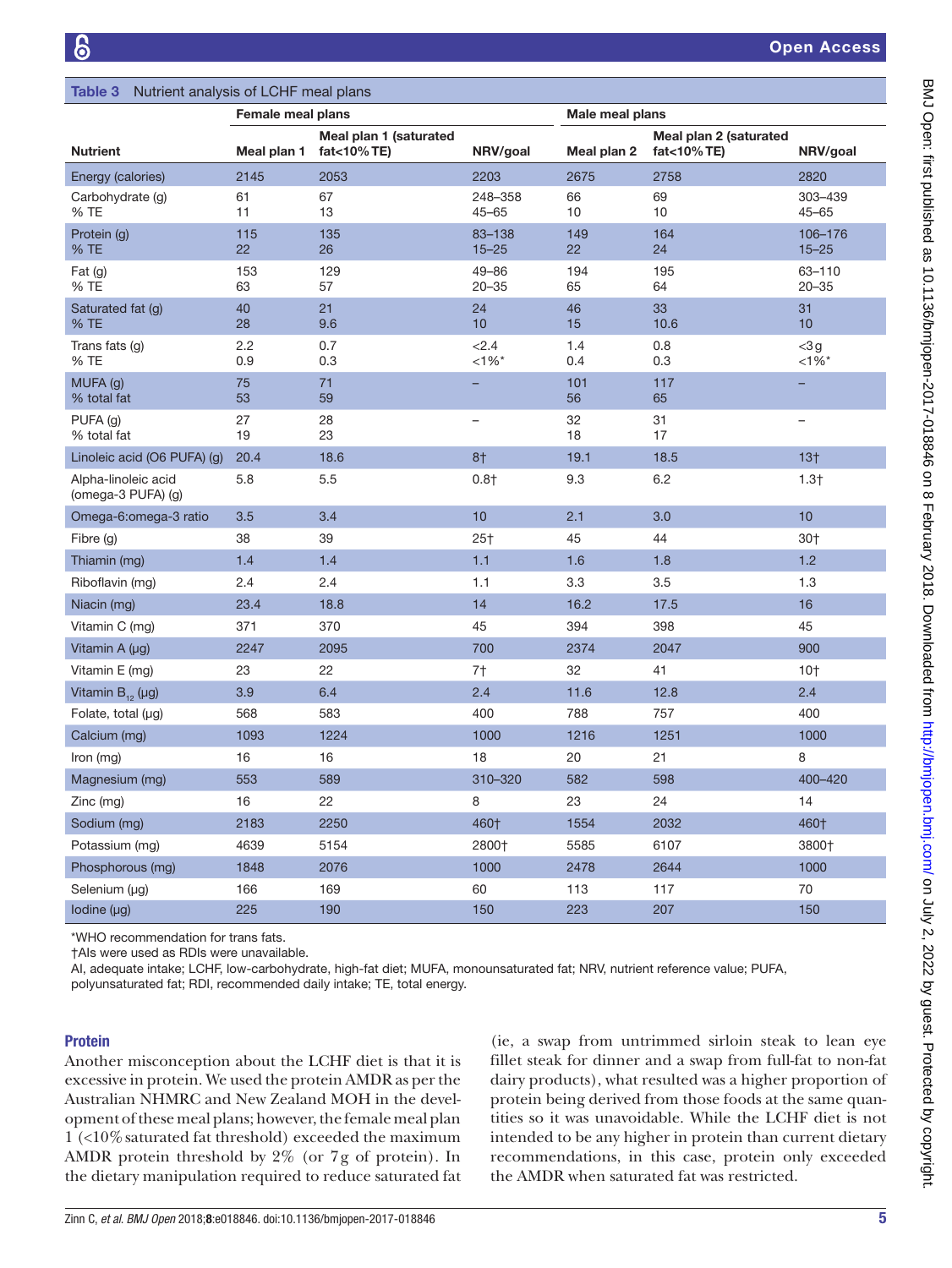#### Omega-6:omega-3 polyunsaturated fat (PUFA) ratio

A key characteristic of the LCHF way of eating is the discouragement of consumption of seed oils (eg, canola, sunflower, soybean, corn oil and rice bran oil) to minimise intake of linoleic acid (omega-6 PUFA), and consequently, to achieve an optimal omega-6:omega-3 ratio. Evidence suggests that a high ratio is proinflammatory and has a role to play in promoting the pathogenesis of chronic diseases such as cardiovascular disease, cancer, inflammatory and autoimmune diseases. $27 \frac{28}{1}$  Furthermore, data indicates that humans evolved on a diet with a 1:1 omega-6:omega-3 ratio, whereas Western dietary patterns typically reflect a ratio of around  $15{\text -}20:1.^{28}$  Along with the promotion of olive oil use, which is unanimously endorsed, NHMRC/MOH guidelines recommend the use and consumption of vegetable fats (ie, margarine, canola, sunflower, soybean, corn oil and rice bran oil) in place of fats with a predominantly saturated fat make-up (ie, butter, coconut oil). As a result, most packaged supermarket foods including foods recommended by the NHMRC/MOH, such as liquid breakfasts, wholegrain bread and cereals contain omega-6-rich seed oils. This would not necessarily be problematic if omega-3 intakes were increasing on a population level. However, this is not the case; it was recently reported in the Australian 2011– 2012 National Nutrition and Physical Activity Survey that 80% of the population was not meeting the NRV threshold for omega- $3.^{29}$  In our sample meal plans, we demonstrate favourable omega-6:omega-3 ratios, that is, less than the 10:1 NRV thresholds and substantially closer to that of our dietary composition prior to the agricultural revolution.

Finally, it is important to note that LCHF eating is frequently adopted for weight loss purposes. In this context, it would be highly likely that energy intakes would be lower than that of these hypothetical healthy weight case studies for a certain period of time, while weight is being lost. This poses a risk to achieving 100% of all NRVs on a daily basis; however, this would not be unique to the LCHF approach but would apply to any energy-restricted eating style, including mainstream national nutrition guidelines. During the active weight loss period, nutrient density should be a priority and if suboptimal nutrient status becomes a concern, this could be addressed by the inclusion of nutrient-fortified foods or supplementation.

### **CONCLUSION**

There were two key limitations to this work. First, the average height for Australian male and female, respectively, and the midpoint BMI values were used to extrapolate the weights of the two hypothetical case studies. These weights do not align with documented weights for Australian males (85.9 kg) and females (71.1 kg), respectively.<sup>22</sup> This underestimation of weight would have underestimated energy intake to a small extent. Second, our analyses were limited to the available values in the

FoodWorks database; consequently, an accurate estimate of vitamin D intake was not available. It is reported that due to current eating patterns, it is almost impossible to get sufficient vitamin D (in this case  $5 \mu g/day$ ) from the diet alone, $30$  and it is the assumption that it will be derived from sun exposure. It is likely that the LCHF diet supplies more vitamin D than mainstream nutrition guidelines due to its greater intake of high fat, vitamin D-rich foods, such as full-fat dairy, butter, eggs and fatty fish.

We have demonstrated that a well-formulated LCHF diet can provide sufficient intakes of all of the micronutrients profiled in the FoodWorks database, apart from iron for females. This marginal shortfall along with the acknowledged limitations of using NRVs in estimating dietary adequacy leads us to believe that this is not a nutrient of concern for those consuming the LCHF diet. Irrespective of the ongoing saturated fat/heartdisease scientific debate, it is still possible to adopt the LCHF diet while keeping saturated fat intake around the 10% of total energy threshold. Considering this way of eating provides a replete set of nutrients and has been shown to be effective for improving metabolic health, particularly for people with diabetes, it should at least be considered a suitable dietary option for populations, alongside that of mainstream MOH guidelines.

Contributors All authors contributed to the conception and design of the research, interpretation of data; all authors read and approved the final manuscript; CZ, AR contributed to the diet development and analysis. CZ drafted the manuscript.

Funding This research received no specific grant from any funding agency in the public, commercial or not-for-profit sectors.

Competing interests CZ has coauthored two books called What the Fat?—Fat's In, Sugar's Out and What the Fat—Sports Performance, which both assume an LCHF nutrition approach.

Patient consent Not required.

Provenance and peer review Not commissioned; externally peer reviewed.

Data sharing statement Data (nutrient analysis) are unable to be placed on a data sharing system due to it being embedded in specific nutrient analysis software that is unable to be shared outside of the software program. However, a print screen version of the data is available on request from the author.

Open Access This is an Open Access article distributed in accordance with the Creative Commons Attribution Non Commercial (CC BY-NC 4.0) license, which permits others to distribute, remix, adapt, build upon this work non-commercially, and license their derivative works on different terms, provided the original work is properly cited and the use is non-commercial. See: [http://creativecommons.org/](http://creativecommons.org/licenses/by-nc/4.0/) [licenses/by-nc/4.0/](http://creativecommons.org/licenses/by-nc/4.0/)

© Article author(s) (or their employer(s) unless otherwise stated in the text of the article) 2018. All rights reserved. No commercial use is permitted unless otherwise expressly granted.

# **REFERENCES**

- <span id="page-5-0"></span>1. Unwin D, Unwin J. Low carbohydrate diet to achieve weight loss and improve HbA1c in type 2 diabetes and pre-diabetes: experience from one general practice. *[Practical Diabetes](http://dx.doi.org/10.1002/pdi.1835)* 2014;31:76–9.
- Noakes TD. Low-carbohydrate and high-fat intake can manage obesity and associated conditions: occasional survey. *[S Afr Med J](http://dx.doi.org/10.7196/SAMJ.7302)* 2013;103:826–30.
- 3. McKenzie AL, Hallberg SJ, Creighton BC, *et al*. A novel intervention including individualized nutritional recommendations reduces hemoglobin A1c Level, medication use, and weight in type 2 diabetes. *[JMIR Diabetes](http://dx.doi.org/10.2196/diabetes.6981)* 2017;2:e5.